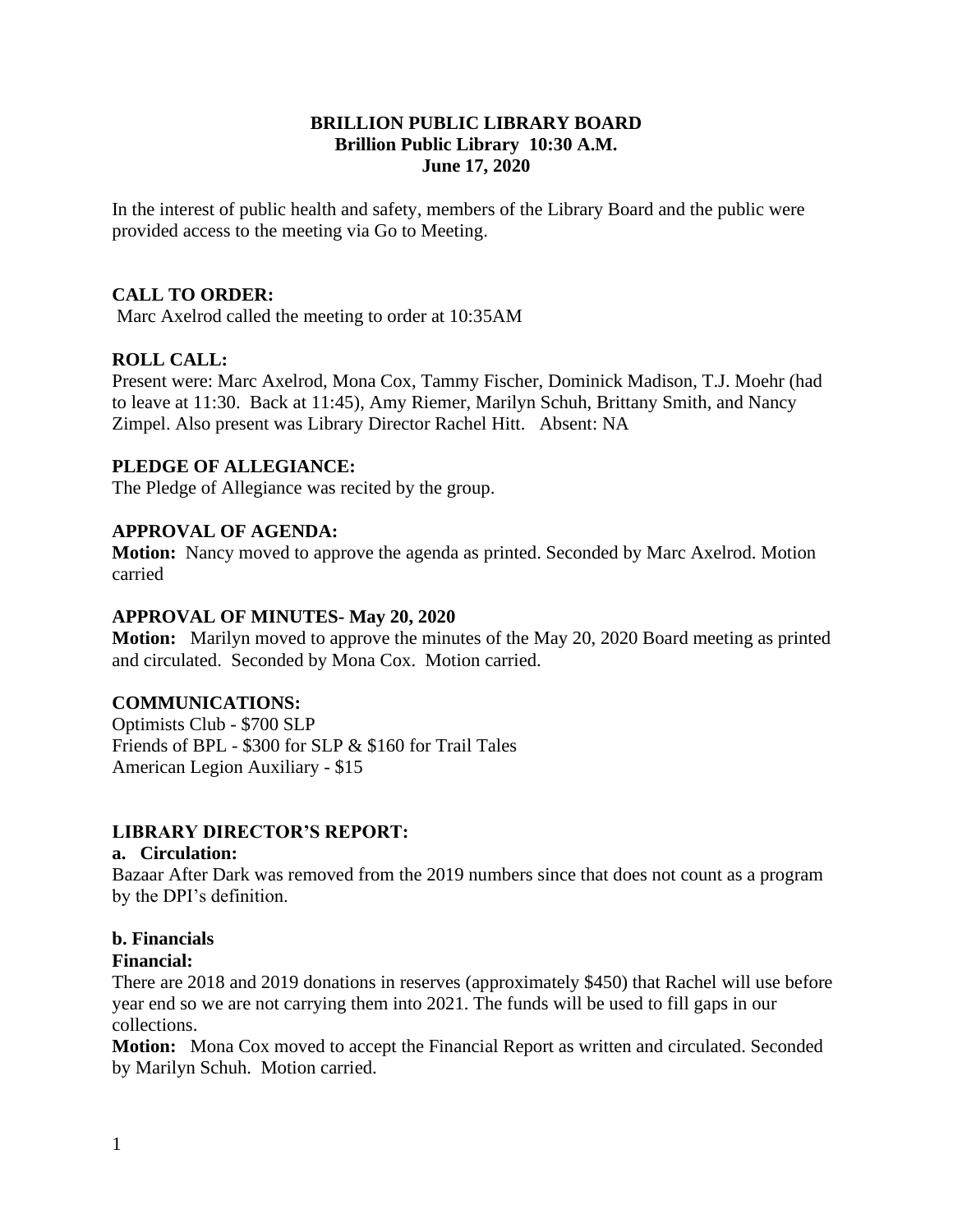## **c. Library Happenings:**

Meetings are virtual at this point and include city meetings, library system meetings, and are as listed.

Rachel has been accepted as a mentee in the WLA Mentorship Program, which is a new program. Her mentor is Angela Noel, the director of Brodhead Public Library. There will be an on-line orientation meeting on June 29<sup>th</sup>.

#### **Automation/Technology: Shared System/LARS:**

Libraries were eligible to apply for LSTA/CARES Connectivity Grant Funds through MCLS. The library has set up a Go to Meeting account (which will be billed and paid through MCLS) that will be funded through this grant. Additional funds were requested to boost our wi-fi signal and for equipment (digital camera and accessories) for recording/broadcasting virtual storytime and other programs. A full list will be provided once official approval has been granted.

## **Technology updates:**

As noted in the report, the USB to Ethernet converter for the marquee sign stopped working and required replacement. The new converter will be installed soon.

The cataloging workstation was moved to the back of the staff workroom (with the tables from the teen area) to allow for social distancing and access to rest of the staff workroom throughout the day. An Ethernet switch (with five ports) and an Ethernet cable were ordered and installed. This expense will be reimbursed by FEMA as a COVID-19 expense.

A power outage overnight required resetting the modem on June 11 and enabling an Ethernet port on one of the staff computers. Margie assisted with this.

# **BUILDING AND GROUNDS MAINTENANCE**

### **Any Building and grounds issues**

ACC stopped in June 10 to check on airflow in the back half of the building. An increase in air resolved the issue.

The automatic door opener to enter the library from the Main Street vestibule is not working, and three of the four buttons on the Main Street doors weren't working properly. Andy Geiger was able to reset the boxes and fix all but one. Tri-City Windows and Doors has been contacted.

Building & Grounds Committee will meet again this year. The date will be determined by Rachel. Nick will replace Linda Dieter on the committee.

# **LIBRARY PROGRAMS**

### **Library Friends**

The Friends donated funds to the SLP and Trail Tales.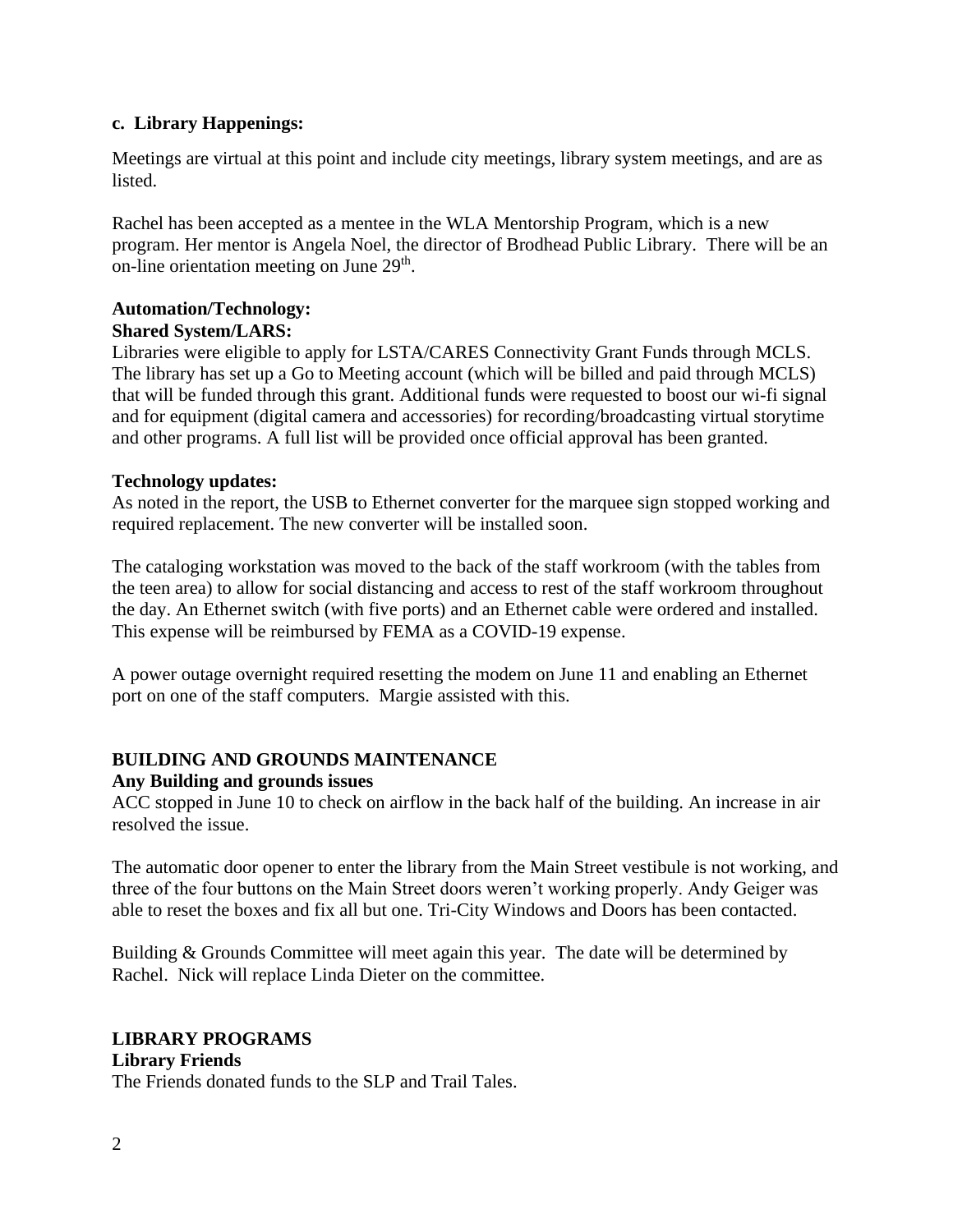### **Summer Library Program**

Registration and the program began on June 15.We did not have school visits this year, and we're just reopening, so we're relying on word-of- mouth, social media, etc. We're very fortunate to be able to provide a virtual program with Beanstack, even though the change may not suit everyone. We're awarding all "weekly" prizes at the end of the summer in a prize pack.

#### **Ongoing program updates**

All in-person programming is suspended. A weekly online storytime is provided on Tuesday mornings. Trail Tales is running through June 30 at Brillion Nature Center. The Storytime presentations on Facebook are being watched live and after the fact. The number of views of the posted videos is higher.

### **MANITOWOC-CALUMET LIBRARY SYSTEM**

The system directors and other staff continue to meet regularly as we continue to adapt our services and processes.

The annual Calumet County Library Advisory Committee Meeting is at the Chilton Public Library on June 17, 2020 5:00 PM - 6:00 PM (CDT) or via Go to Meeting.

### **COVID-19 LIBRARY SERVICES**

The library reopened as planned on June 15 on an appointment-only basis with a limit of 10 people in the building, including staff. Staff workstations and library catalog have been moved to enable social distancing. Student employees are scheduled to come in before the library opens to shelve. It has been relatively quiet so far in terms of foot traffic, though the phone has been busy. Curbside pickup is going well.

### **PANDEMIC POLICY**

There are two general approaches we could pursue. 1) Update existing policies to add sections/language specific to pandemics 2) A standalone pandemic policy that tackles all of the elements in a single policy. DPI doesn't mandate which option must be followed. It is up to each library to decide.

Rachel noted a need for interim guidance or language that officially grants the library director the authority to adapt library services, hours, etc. as needed to respond to changing circumstances in a timely manner.

The library board directed that Rachel has authority respond to changing circumstances in a timely manner.

### **BROADCASTING POLICY**

The library board discussed whether it was time to update this policy and/or to incorporate new language to specify that broadcasts must be scheduled to air during the library's regularly scheduled hours and will not be provided during library closures.